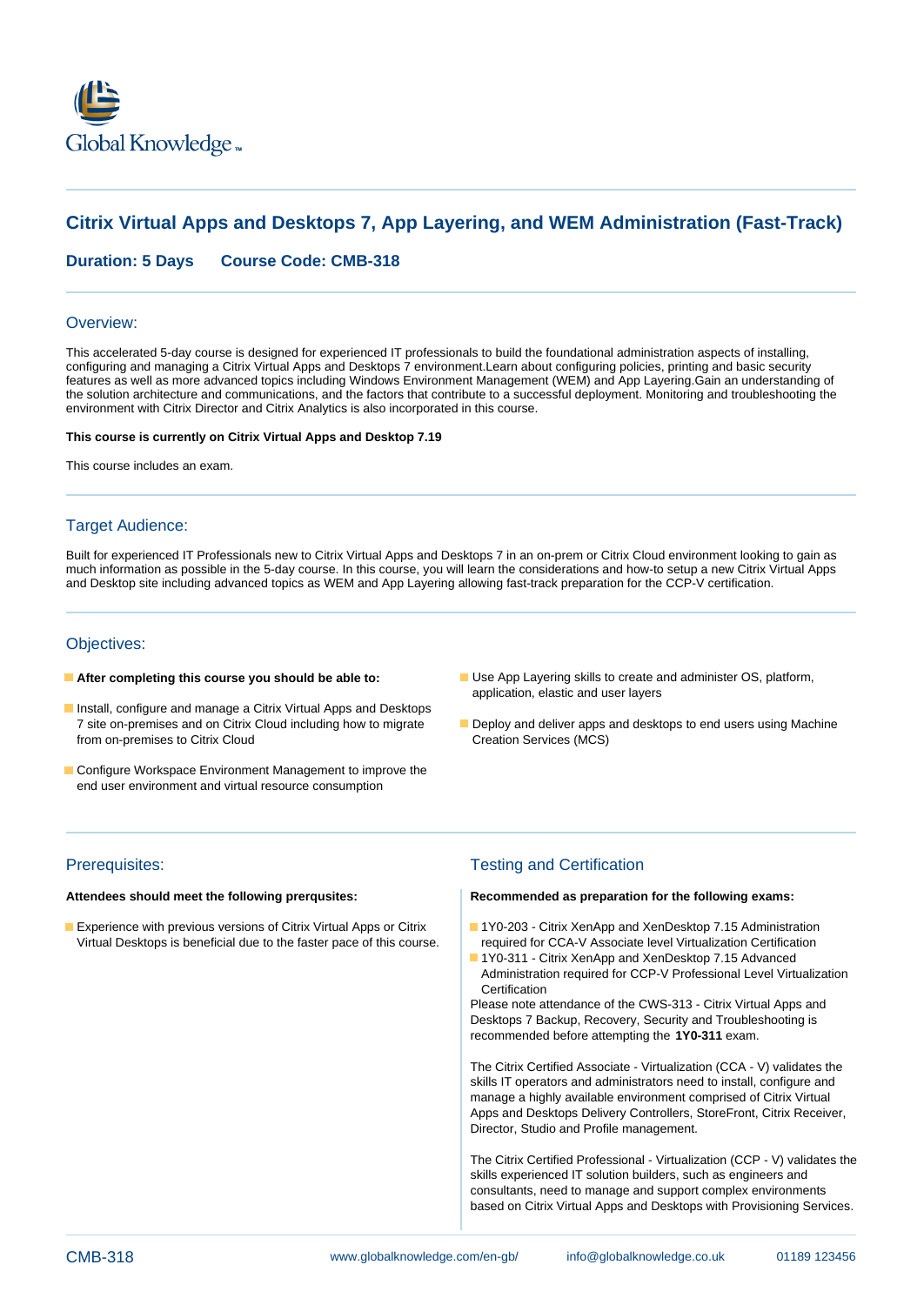## Follow-on-Courses:

**The following courses are recommended for further study:**

CWS-415 - Citrix Virtual Apps and Desktops 7 Assessment, Design and Advanced Configuration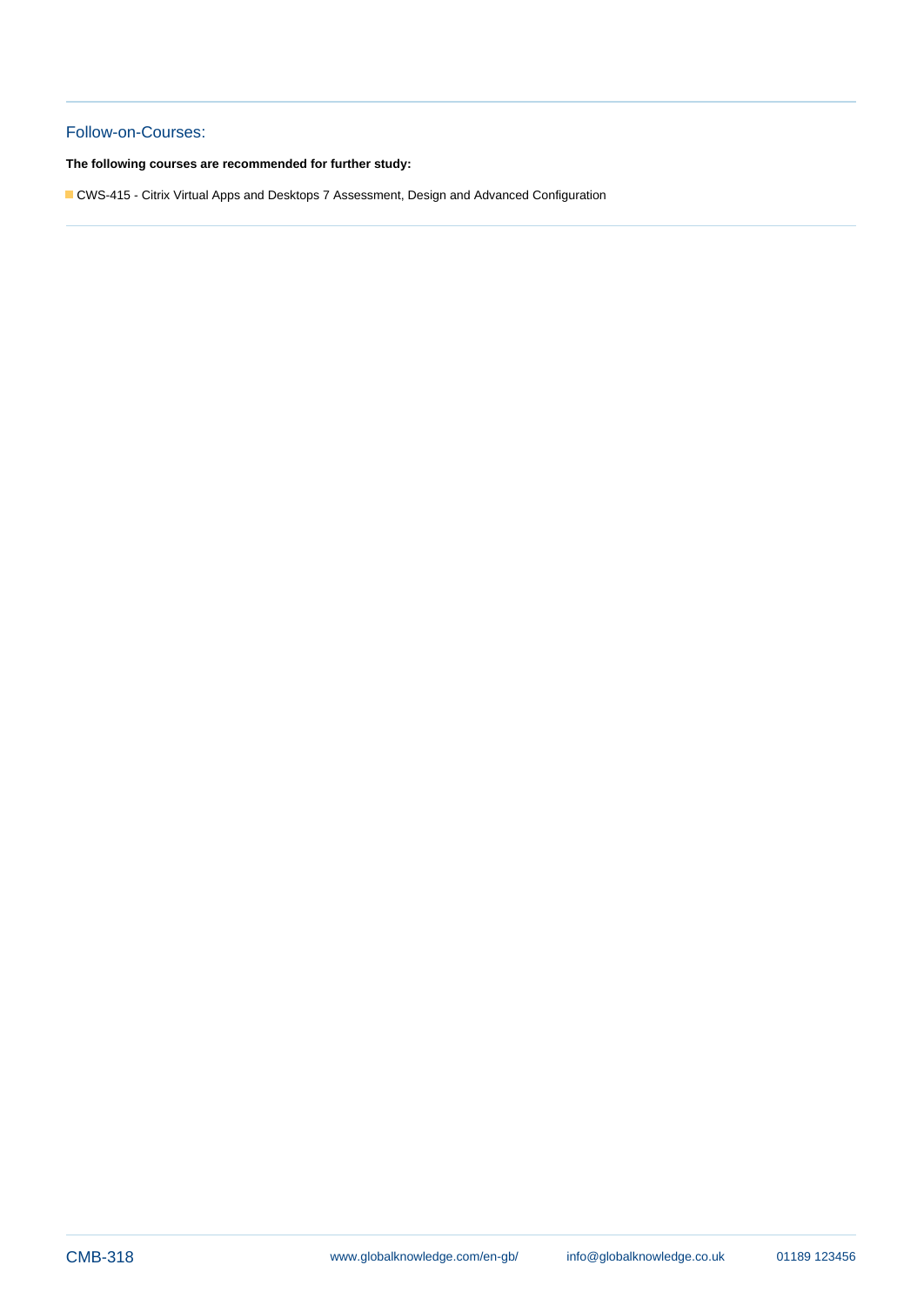## Content:

Architecture Overview **Manage the Site Create App Layers** Create App Layers

- Introduction to Citrix Virtual Apps and Delegated Administration The App Layers Desktops **Power Management Considerations**
- 
- 
- 
- **Example 2** Citrix Virtual Apps and Desktops Service line User Layers and User Layers and User Layers and User Layers and User Layers and User Layers and User Layers and User Layers and User Layers and User Layers and User
- 

- 
- 
- 
- 
- 

The Apps and Desktops Images Alerts and Notifications

- Consider Master Image Creation Methods | Introduction to Supporting and | Introduction to Supporting and Introduction to Supporting and Introduction to Supporting and Integration Methods Integration Methods Integration
- 

- 
- **Machine Catalogs and Delivery Groups Management (WEM)** Management (WEM)
- **Provisioning Methods and Considerations | Migrate to Citrix Cloud lines**
- Dive **Migration Considerations** (WEM) Introduction
- MCS Environment Considerations **Citrix Cloud Connector Deployment** WEM Administration
- 

Provide Access to App and Desktop Resources The Migration Process Management

- Consider Workspace Experience versus Citrix Analytics Managing User Resources with WEM StoreFront **line Managing Profiles with WEM** and Managing Profiles with WEM
- 

Manage the User Experience

 $\blacksquare$  Methods to Manage the User Experience

Published App and Desktop Presentation and **A**rchitecture and How it Works **Optimizing Machine Performance with** Management WEM Number of the Contract of the Contract of the Contract of the Contract of the Contract of the Contract of the Contract of the Contract of the Contract of the Contract of the Contract of the Contract of the C

- **Published App Properties**
- Server OS Published App Optimizations The OS Layer The Use WEM to Secure Environments
- **Published App Presentation**
- 
- **Apps and Desktops Presentation** line web and the WEM Security Features **Container WEM Security Features**

Manage Printing for User Sessions **Migrate and Upgrade WEM** Migrate and Upgrade WEM

- **Map Printers to the User Session** Migrating to WEM **Migrating to WEM**
- 
- 

Citrix Profile Management

**Introduction and Considerations** Configure Citrix Profile Management

line line line

line line

**Features Citrix Virtual Apps and Desktops Basic** ■ Hosting Platform Considerations Security Considerations ■ Elastic App Layering

- Connection Flow Process Introduction **Citrix Admin Security Considerations** 
	-
	-

- **Delivery Controller Setup Citrix Director Introduction** Apps and Desktops Site
- Site Setup and Management Monitor and Interact with User Sessions
	-
	- Monitor the Machines Running the VDA Layering Environment
	-

Master Image Requirements Troubleshooting Citrix Virtual Apps and Maintaining and Updating the App Desktops **Layering Environment** 

- Resources **Introduction to Supporting a Citrix Virtual Additional Resources** Apps and Desktops Site
	-
	-
	-
- **Resource Locations** Citrix Virtual Apps and Desktops with an On-Premises Resource Location Use WEM to Centralize Environment
	-

line line

**Types of Analytics** Transformer Feature

- **App Layering Introduction Learning Objectives**
- 
- 
- 

line line

- 
- **The Platform Layer**

**Architecture Overview Create Elastic App and User Layers** Create Elastic App and User Layers

- 
- 

■ XML Service Security Considerations | Deploy a Layered Image using Citrix Virtual Deploy the Site Secure HDX External Traffic Apps and Desktops

- **Pre-Deployment Considerations Constant Constant Constant Constant Considerations** Monitor the Site Using Templates in App Layering
- Citrix Licensing Setup line using Layered Images in a Citrix Virtual

Redundancy Considerations **Published Apps Analysis** Explore Layer Priority and Maintain an App

- **Layer Priority**
- 
- 
- Provision and Deliver App and Desktop line Line Common App Layering Considerations and

**Learning Objectives The Internal Intervention of Contract Intervention to Workspace Environment** 

- Machine Creation Services (MCS) Deep line workspace Workspace Environment Management
	-

- 
- 
- Workspace App **Managing Endpoints with the WEM** Citrix Analytics Introduction Managing Endpoints with the WEM

Introduction to App Layering **Nationary Construction Introduction to App Layering Construction** Use WEM for Performance Optimization

- 
- 
- Create an OS Layer **Optimizing User Experience with WEM**

**Application Groups Create a Platform Layer Create a Platform Layer Create A Platform Layer Create A Platform Layer Create A Platform Layer Create A Use WEM to Secure Environments** 

- 
- **Printer Drivers Contract Contract Contract Contract Contract Contract Contract Contract Contract Contract Contract Contract Contract Contract Contract Contract Contract Contract Contract Contract Contract Contract Contrac**
- **Print Environment Considerations WEM Multi-Location Considerations**